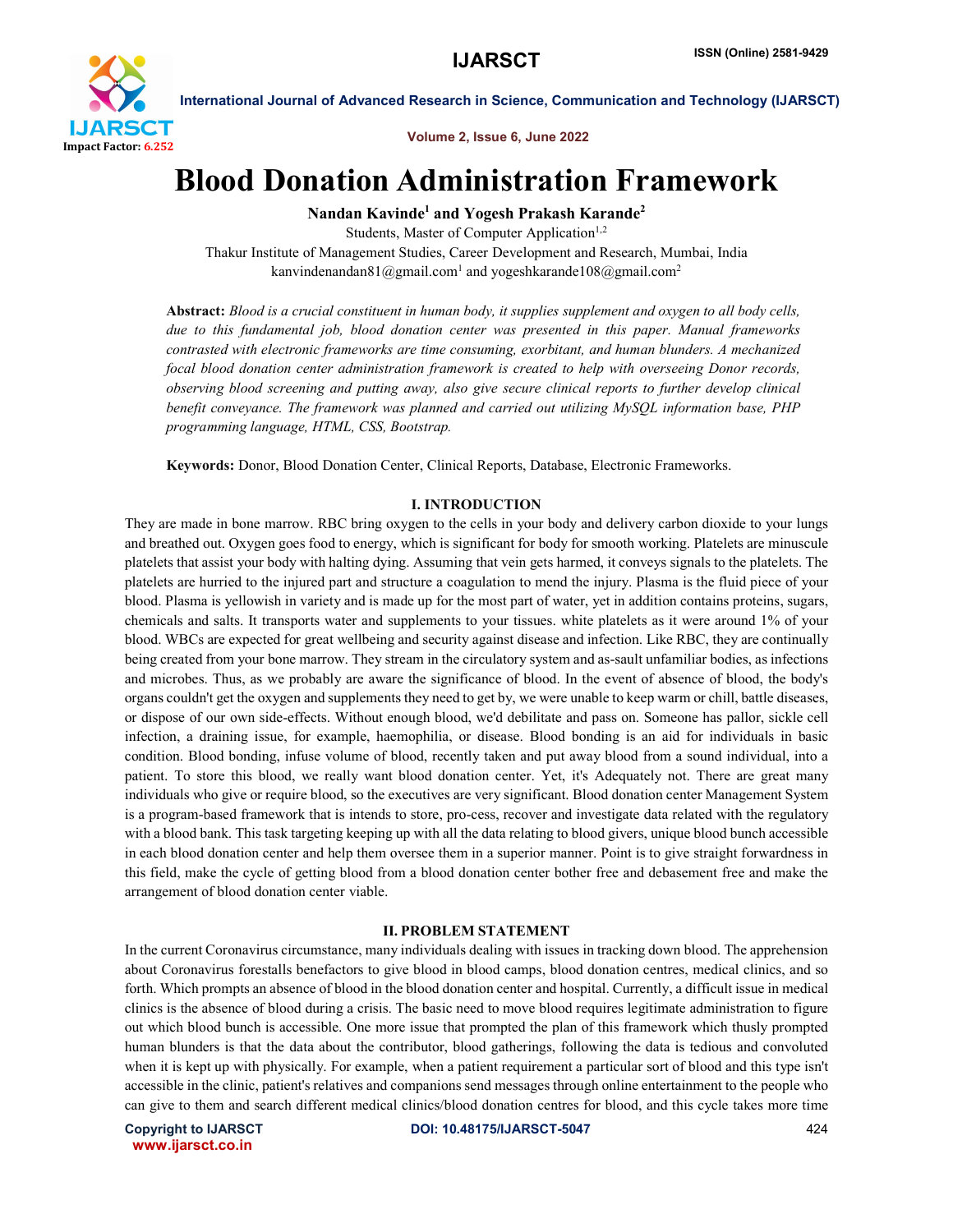

### Volume 2, Issue 6, June 2022

than the existence of the patient to the most perilous. Likewise, it appears to be that there is an absence of legitimate documentation about blood contributors and their clinical history. Besides, the manual framework information isn't secure, requires a ton of labour supply, notwithstanding that Retrieval information and report creation are tedious.

## III. OBJECTIVE

The objective of nationwide blood bank management system is:

- To guarantee blood donation center to have great stockpile or inventories of blood stocks
- To check the accessibility of blood whenever
- To deal with the data of its blood contributors
- To keep up with records of blood reservation
- Contributor's past blood gift data, assuming the individual give blood throughout the previous 3 months
- To record data about the benefactor and its blood gift exercises
- Support quick looking to find match blood bunch for the ideal individual.

## IV. DESIGN AND IMPLEMENTATION

The proposed system is divided into four sections which are: donor dashboard, blood bank dashboard, admin dashboard and patient requests. Patient can view blood banks and blood stock without signing into the website. They can also reserve the blood by fill-up the form. If blood stock is not available, they can raise request for particular blood group by fill up the request blood form. They will get notification on their registered mobile number.



Fig. 1. Use case diagram of patient

### 4.1 Donor Dashboard

Donor user can get access of donor dashboard by login into the account. Using donor dashboard, Donor can update their personal details like name, blood group, weight etc. Donor can view patient request list, donor list, blood bank list, blood camp list. Donor can add, view and delete the last blood donated information. This will help donor to record their previous donation information. This information helps to find right donor at right time.

### 4.2 Blood Bank Dashboard

Copyright to IJARSCT **DOI: 10.48175/IJARSCT-5047** 425 Before giving access to blood bank, admin verifies the details and documents provided by blood bank. If information is genuine and authenticated, then admin gives access to the blood bank for login. After getting access from admin for login, blood bank can login their account and access blood bank dashboard. Using blood bank dashboard, blood bank can update their details like blood bank name, contact number, contact person name, etc. Blood bank can request donors to donate

www.ijarsct.co.in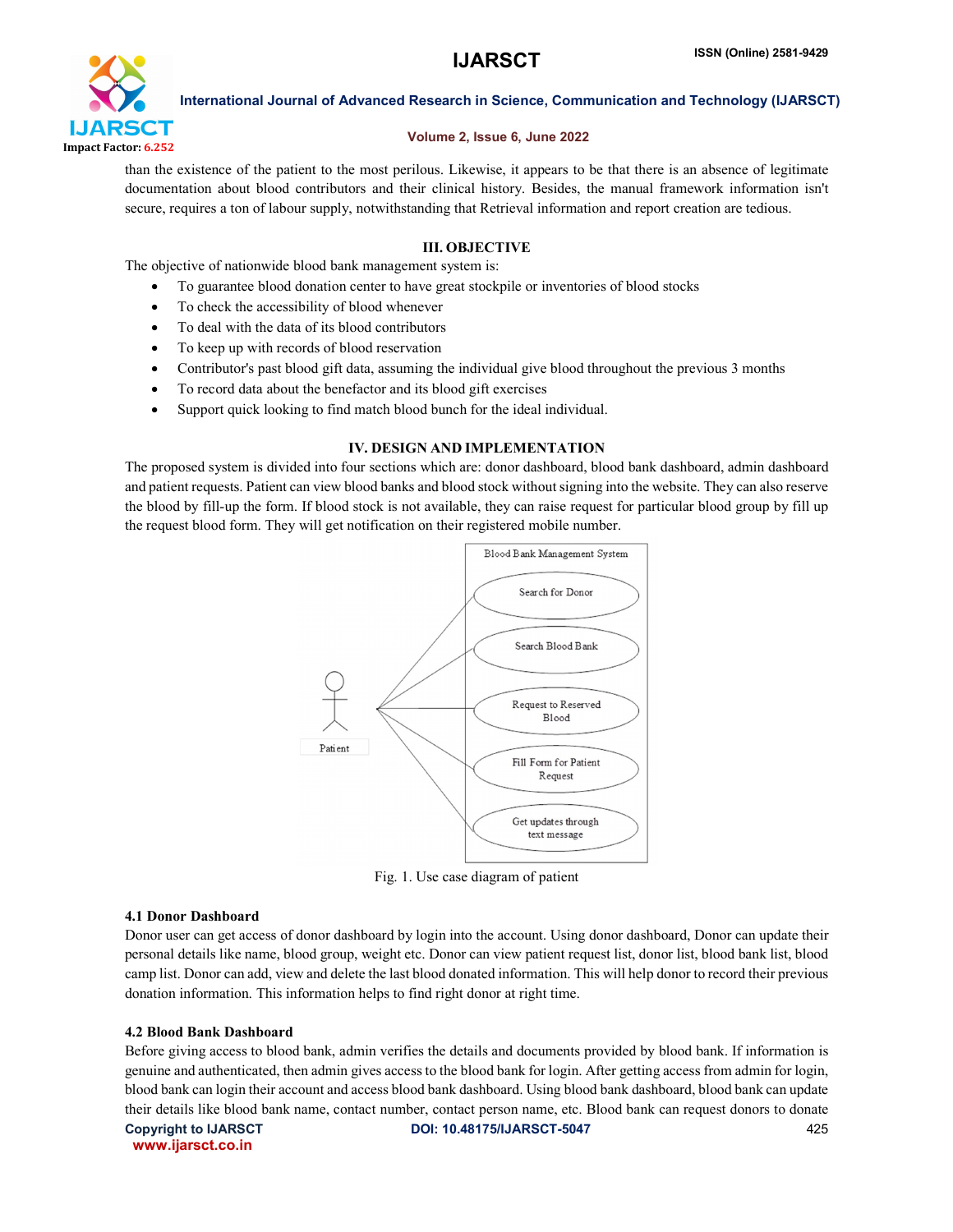

### Volume 2, Issue 6, June 2022

blood on one click. Donors will get text message regarding this. Blood bank can manage blood stocks and blood requests using blood bank dashboard. It will help blood bank to maintain records of their blood stocks.



Fig. 3. Use case diagram of blood bank dashboard

Copyright to IJARSCT **DOI: 10.48175/IJARSCT-5047** 426

Manage Blood Stock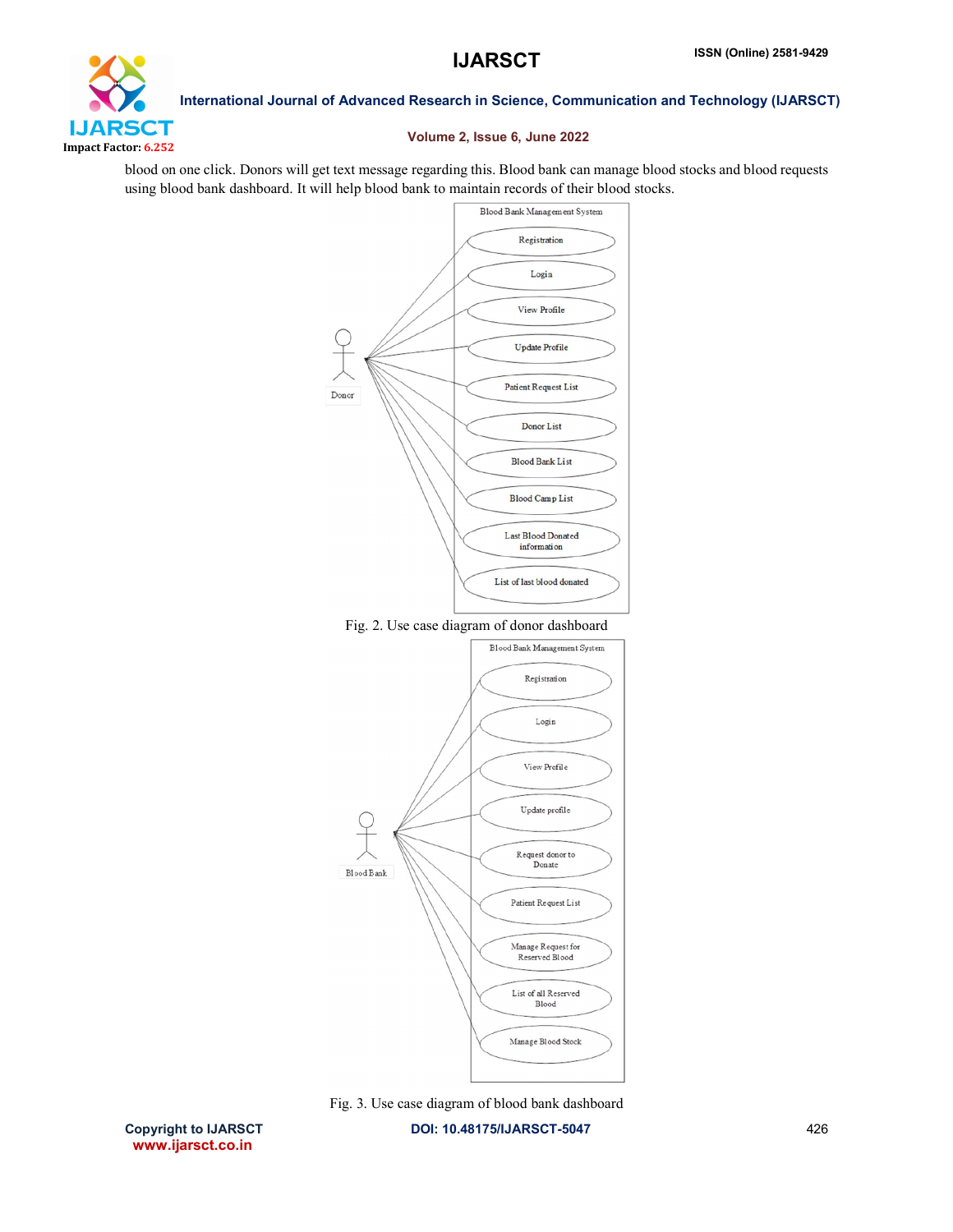

### Volume 2, Issue 6, June 2022

### 4.3 Admin Dashboard

Admin is the super user of this system. Admin can manage all system with the help of admin dashboard. Using admin dashboard, admin can add, update and delete donor and blood bank account. Admin also add, update and delete patient blood requests. Admin can manage home page details like contact us queries, contact info and about us content.



Fig. 4. Use case diagram of admin dashboard

## 4.4 Working of Application

Reserve Blood from blood bank

Find the nearest blood bank



www.ijarsct.co.in

Fig. 5. Blood stock list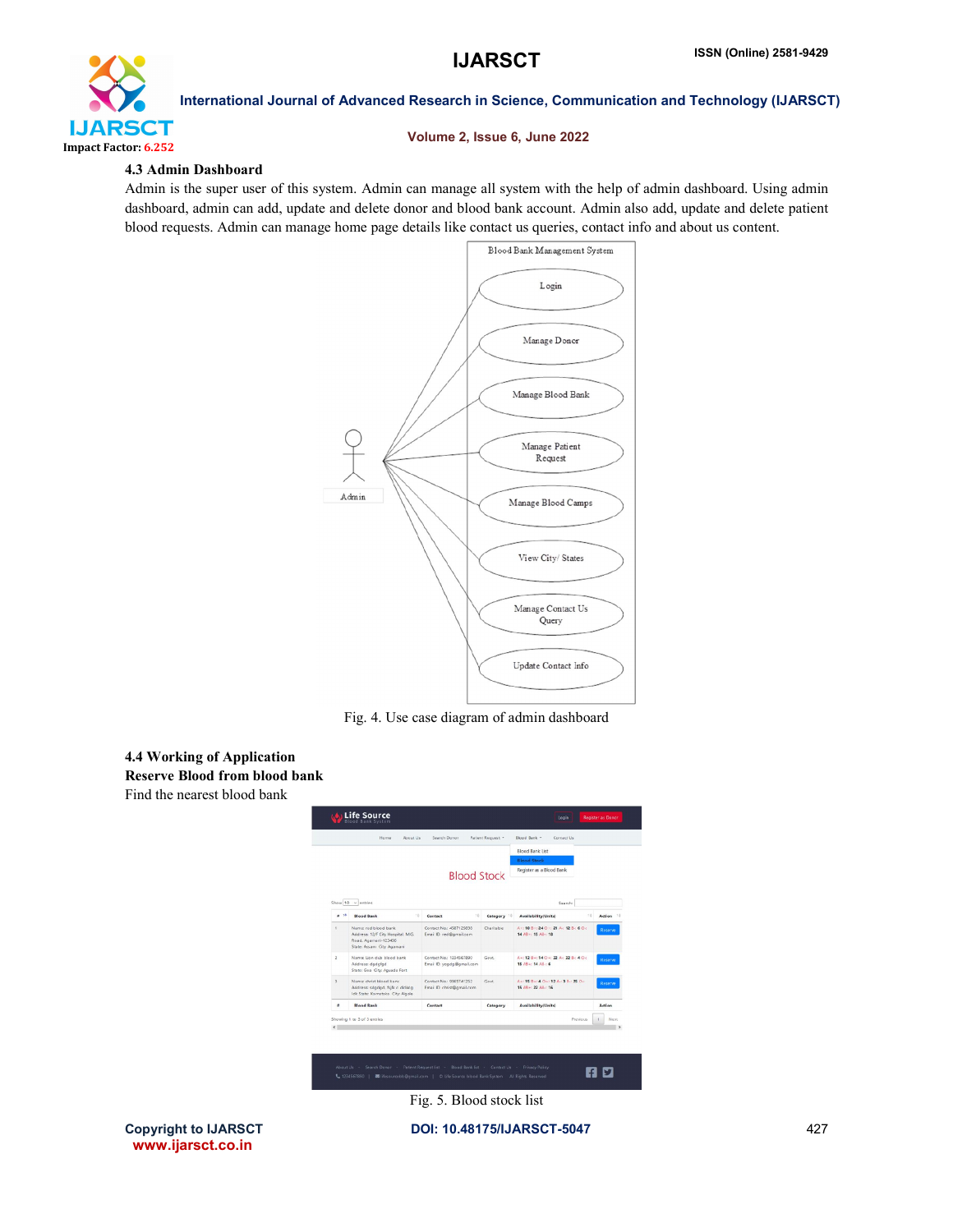# **IJARSCT** Impact Factor: 6.252

## International Journal of Advanced Research in Science, Communication and Technology (IJARSCT)

### Volume 2, Issue 6, June 2022

Click on reserve button and fill the form

|                | Life Source<br>filood Bank System                                                    | Reserve Blood                                                                                                           | $\times$                | Login                  | Register as Donor |  |
|----------------|--------------------------------------------------------------------------------------|-------------------------------------------------------------------------------------------------------------------------|-------------------------|------------------------|-------------------|--|
|                | Home                                                                                 | Name: red blood bank Address: 12/F City Hospital, M.G. Road,<br>Agamani-123456 State: Assam City: Agamari<br>Full Name" |                         | Contact Us             |                   |  |
|                |                                                                                      | Enter full name                                                                                                         |                         |                        |                   |  |
|                |                                                                                      | Contact No"                                                                                                             |                         |                        |                   |  |
|                |                                                                                      | Enter contact no.                                                                                                       |                         |                        |                   |  |
|                | $S10W$ 10 $\vee$ entries                                                             | Frrail ID"                                                                                                              |                         | Search:                |                   |  |
| 22.74          | <b>Blood Bank</b>                                                                    | Enter email io                                                                                                          |                         | и<br>its)              | Action            |  |
| ٠              | Name: red blood bank                                                                 | Blcod Group"                                                                                                            |                         | $21A - 12B - 6O -$     | Reserve           |  |
|                | Address: 12/F City Hospital,<br>Road, Agamani-123456                                 | Select                                                                                                                  | $\overline{\mathbf{v}}$ |                        |                   |  |
|                | State: Assam City: Agaman                                                            | Quantity(Units)"                                                                                                        |                         |                        |                   |  |
| $\overline{2}$ | Name: Lion club blood ban<br>Address: dgogfgd                                        | Select                                                                                                                  | $\overline{\mathbf{v}}$ | 22 A .: 32 B .: 4 O .: | Reserve           |  |
|                | State: Goa City: Aguada Fo                                                           | Submit                                                                                                                  |                         |                        |                   |  |
| $\overline{A}$ | Name: christ blood bank<br>Address: sdgdgd, fsifk d dl<br>Idk State: Kamataka Cty: A |                                                                                                                         | Close                   | 12 A : 38 - 25 O -:    | Reserve           |  |
| ×              | <b>Blood Bank</b>                                                                    |                                                                                                                         |                         | ite)                   | Action            |  |

Fig. 6. Reserve blood form

After successfully submitting form, patient will get update on their registered contact number.

### Record previous blood donation information

Donor can update their previous blood donation information and can upload the certificate of blood donation.

| <b>MAYN</b><br>Last Blood Donated Info<br><b>Dashboard</b><br>FORM FELD<br>$E$ Profile<br><b>B</b> Update Profile<br>Camp/Hospita/Blood Bank Name<br>Address<br>Patient Request List<br>Enter Camp/Hospital/Blood Bank Name<br>Enter address<br>Donor List<br><b>EL: Blood Bank List</b><br>Date <sup>1</sup><br>No. of Units'<br>dd/mm/ywy<br>Enter No. of units<br><b>Bood Camp List</b><br>Danation Cartificate"<br>Other Details<br>E Last blood donated info<br>Browse No file selected.<br>Enter other details<br>List of last blood donated | <b>Life Source</b><br><b>Blood Bank System</b> | <b>A</b> rani chavan Y |
|----------------------------------------------------------------------------------------------------------------------------------------------------------------------------------------------------------------------------------------------------------------------------------------------------------------------------------------------------------------------------------------------------------------------------------------------------------------------------------------------------------------------------------------------------|------------------------------------------------|------------------------|
|                                                                                                                                                                                                                                                                                                                                                                                                                                                                                                                                                    |                                                |                        |
|                                                                                                                                                                                                                                                                                                                                                                                                                                                                                                                                                    |                                                |                        |
|                                                                                                                                                                                                                                                                                                                                                                                                                                                                                                                                                    |                                                |                        |
|                                                                                                                                                                                                                                                                                                                                                                                                                                                                                                                                                    |                                                |                        |
|                                                                                                                                                                                                                                                                                                                                                                                                                                                                                                                                                    |                                                |                        |
|                                                                                                                                                                                                                                                                                                                                                                                                                                                                                                                                                    |                                                |                        |
|                                                                                                                                                                                                                                                                                                                                                                                                                                                                                                                                                    |                                                |                        |
|                                                                                                                                                                                                                                                                                                                                                                                                                                                                                                                                                    |                                                |                        |
|                                                                                                                                                                                                                                                                                                                                                                                                                                                                                                                                                    |                                                |                        |
|                                                                                                                                                                                                                                                                                                                                                                                                                                                                                                                                                    |                                                |                        |
|                                                                                                                                                                                                                                                                                                                                                                                                                                                                                                                                                    |                                                |                        |
|                                                                                                                                                                                                                                                                                                                                                                                                                                                                                                                                                    |                                                |                        |
| Submit                                                                                                                                                                                                                                                                                                                                                                                                                                                                                                                                             |                                                |                        |
|                                                                                                                                                                                                                                                                                                                                                                                                                                                                                                                                                    |                                                |                        |

Fig. 7. Last blood donated details form

After filled up form and submitted successfully, details updated on database. Donor can view their donation history anytime.

| <b>Bashboard</b>                                           |              | List of all blood donations           |                                                     |                                           |              |                              |               |           |
|------------------------------------------------------------|--------------|---------------------------------------|-----------------------------------------------------|-------------------------------------------|--------------|------------------------------|---------------|-----------|
| 2.0006                                                     |              | All himself demantisms index          |                                                     |                                           |              |                              |               |           |
| <b>L. Update Frontic</b>                                   |              | Show in a cetric                      |                                                     |                                           |              |                              | Seprety       |           |
| <b>The Perfect Despited List</b><br><b>Donor List</b>      | 8.71         | Camp/Hospital/Blood Bank<br>ń<br>Name | Address                                             | Date                                      | Units        | Donation<br>A<br>Cartificate | Datails       | action 17 |
| <b>C Rend Renk List</b>                                    | ٠.           | and cover highed hook.                | gio dici di lettotoci gi                            | 2021/04<br>$\overline{Q}^*_{\mathcal{F}}$ | $\mathbf{z}$ | exco cet.go                  | dda cka<br>d# | DELITE:   |
| <b>I</b> Bood Cano List                                    | $\mathbb{Z}$ | assive brood bank                     | 311 . Poonsen Plaza, rd Floor D 5 Lane.<br>Chickent | 2020-02-<br>$0.5$                         | $\mathbf{z}$ | <b>4736-1 (2) (3)</b>        |               | DRATE     |
| [2] hed blood doneted info.<br>List of all blood donations | $\bullet$    | Camp/Hospital/Blood Bank<br>Name      | Address                                             | Date                                      | Units        | <b>Donation Cartificate</b>  | Details       | ection    |
|                                                            |              | Showing 1 to 2 of 2 ontries           |                                                     |                                           |              | <b>Pervices</b>              |               | Newt      |
|                                                            | $\times 10$  |                                       |                                                     |                                           |              |                              |               | . .       |

Fig. 8. List of previous blood donation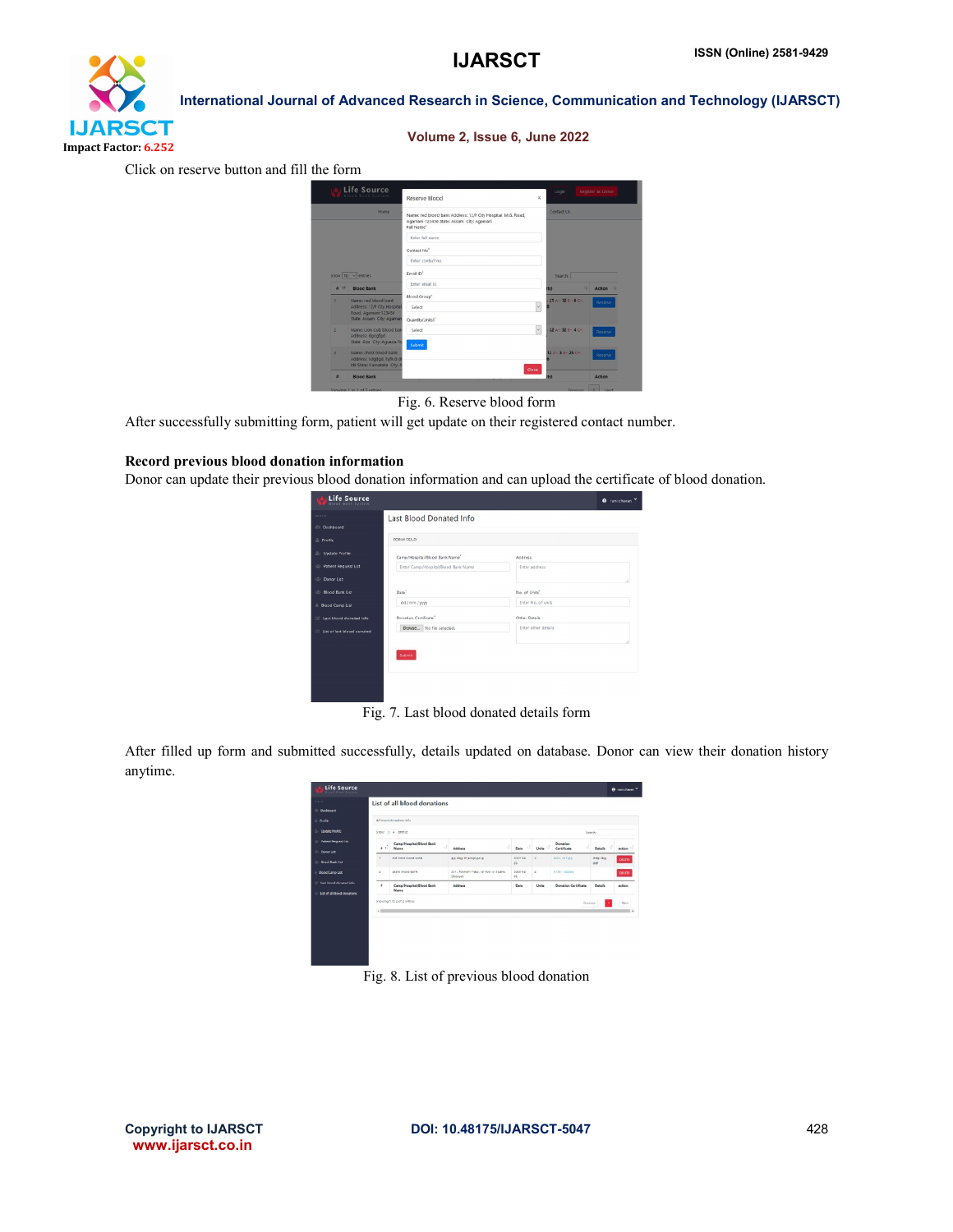

### Volume 2, Issue 6, June 2022

### Manage blood reservation requests of patients

Blood bank will manage requests for blood through blood bank dashboard.

|                               |                 | <b>Reparately for Stood Lat</b> |                   |                        |                                     |                         |                     |                    |           |
|-------------------------------|-----------------|---------------------------------|-------------------|------------------------|-------------------------------------|-------------------------|---------------------|--------------------|-----------|
| pdate Frontic                 | Show o e ontres | Seprem                          |                   |                        |                                     |                         |                     |                    |           |
| <b>Income Donor to donate</b> | $+14$           | Name                            | Contact No.<br>16 | 14<br><b>Consult</b>   | <b>Blood Group</b><br>$\rightarrow$ | <b>Weite</b><br>$-18.7$ | 78<br>Date          | Astian             |           |
| ationt Roquest list           | ٠               | ozma                            | 9592235904        | cercertitiemal.com     | $5 -$                               | z                       | 2021-11-12 20:00:33 | Accepted 0.00 Cam  | NOTCHER   |
| spannt for Deserver Noved     | z               | dinand                          | 9092235904        | vottsacha@gmail.com    | $5 -$                               | ×                       | 2021-11-02 14:01:42 | Accepted 0307 Cam  | NOT Clem  |
| st of all Reservation.        | x               | 1300                            | 7454215475        | creha patilitional com | A+                                  | s.                      | 2021-10-29 20:30:24 | Accepted DINY Cars | NOT Civic |
| wwaye Flood Stock             | $\mathbf{d}$    | yidge                           | 1234567050        | sneha patis@gmail.com  | $\mathcal{A}_{\mathcal{A}}$         | ÷                       | 053535 45-01-1505   | Accepted DUV Cars  | NOT Clean |
|                               | $\lambda$       | Name.                           | Contact No.       | Insalt                 | <b>Blood Group</b>                  | Units                   | <b>Date</b>         | Action             |           |
|                               |                 | Showing 1 to 4 of 4 untries     |                   |                        |                                     |                         |                     | Nevissan           | New       |
|                               | 4.01            |                                 |                   |                        |                                     |                         |                     |                    |           |

Fig. 9. list of active requests of blood

Blood bank must update status for request of blood like:

- Accepted: Request accepted by the blood bank
- Deny: Request denied by the blood bank
- Claim: Blood claimed by the patient
- Not claim: Blood not claimed by the patient

List of all requests of blood

|                                   |                      |                                  | List of all Resrvation of Blood |                            |                          |                |                     |                |                |
|-----------------------------------|----------------------|----------------------------------|---------------------------------|----------------------------|--------------------------|----------------|---------------------|----------------|----------------|
| Dashboard                         |                      |                                  |                                 |                            |                          |                |                     |                |                |
| David La                          |                      | <b>Reservation for Recylling</b> |                                 |                            |                          |                |                     |                |                |
| <b>Update Profile</b>             |                      | Show in a cetter                 |                                 |                            |                          |                |                     | Search         |                |
| <b>Request Donor to donote</b>    | <b>TE</b><br>$\cdot$ | 1ż<br>Neme                       | Contact No.<br>12               | 1ż<br>Fmail                | <b>Blood Group</b><br>12 | Using<br>16    | Date<br>12          | Status<br>$+1$ | Status2 11     |
| <b>Patient Roosest list</b>       | ٠                    | cotto                            | 999222-904                      | dondorshipmail.com         | $u -$                    | z              | 2021 11 12 2010 23  | ACCURED        | Ponding        |
| <b>Degreed for Deserve Royal</b>  | $\lambda$            | nely shelly.                     | 1003225004                      | niashetts@canal.com        | ×.                       | ٠              | 2021-11-0220-08-10  | <b>DRMRD</b>   | ORNIES.        |
| <b>List of all Responsibles</b>   | J.                   | ment                             | 9992235904                      | vottodtoltamal.com         | $n -$                    | ×              | 2021 11 02 14:01 42 | ACCOFILD       | Ponding        |
| <b>Manage Ricevil Street</b><br>÷ | $\lambda$            | ungehichende                     | 483228004                       | you whole contact graduate | o.                       | ¥              | 2021-11-02-28-04-88 | ACCEPTED       | NOTICI AGA     |
|                                   | $\sigma$             | todo                             | NUMBER                          | pricha gati (Formall com   | $A +$                    | ٠              | 2021 10:29 20:00:24 | ACCUPTIO       | Ponding        |
|                                   | ×.                   | <b>MAX</b>                       | 1254547808                      | smheasti@cmel.com          | $\mathbf{A}$             | ×              | 2021-10-21 20:24:28 | ACCRETIO       | Dentises       |
|                                   | z                    | <b>JUNEAU CRAINS</b>             | <b>ASSISTENCES</b>              | verts sysmothers steen     | 8.4                      | ×              | 2021 10:29 2016 01  | DOMED.         | DINIUS         |
|                                   | $\mathbf{z}$         | projeksentle.                    | 4512566522                      | posje@gmal.com             | $\sim$                   | $\overline{a}$ | 2021-03-24 20:06:33 | ACCROTED       | C1401          |
|                                   | $\lambda$            | <b>Name</b>                      | Contact No.                     | EMAIL                      | <b>Blood Group</b>       | <b>LINING</b>  | pate                | <b>Status</b>  | <b>Status2</b> |

Fig. 10. List of all requests of blood

### V. DISCUSSION

Cross country BBMS site defeats the downsides of this framework. The Blood Bank assists individuals who with requiring a blood by giving them in general insights about the benefactors with a similar blood bunch and inside their city. the advantages of the projected framework are recorded underneath:

- Individuals needing blood can look for the contributors by giving their blood gathering and city name.
- It is entirely adaptable and easy to understand.
- The individual's time and work are decreased a lot of which wins in the current framework.
- Simple and Helpful.
- Individuals are not restricted to get or offer types of assistance in working hours of the branch just; he/she is overhauled 24 hours per day, 7 days of week and 365 days of the year.

### VI. CONCLUSION

This project has given us an ample opportunity to design, code, test and implements an application. This has helped in putting into practice and Database Management concepts like maintaining integrity and consistency of data. Further, this has helped us to learn more about HTML, JavaScript, CSS, Bootstrap, PHP, MYSQL. The aim of Life Source Blood Bank Website is to create a bridge between the demand and supply of blood. The main purpose of this Life Source Website is to bring the donor and the patient in a common platform. The most important viewpoint of this Website is for men and women who are willing to donate blood to the patients It ought to encourage new donors and retain previous

www.ijarsct.co.in